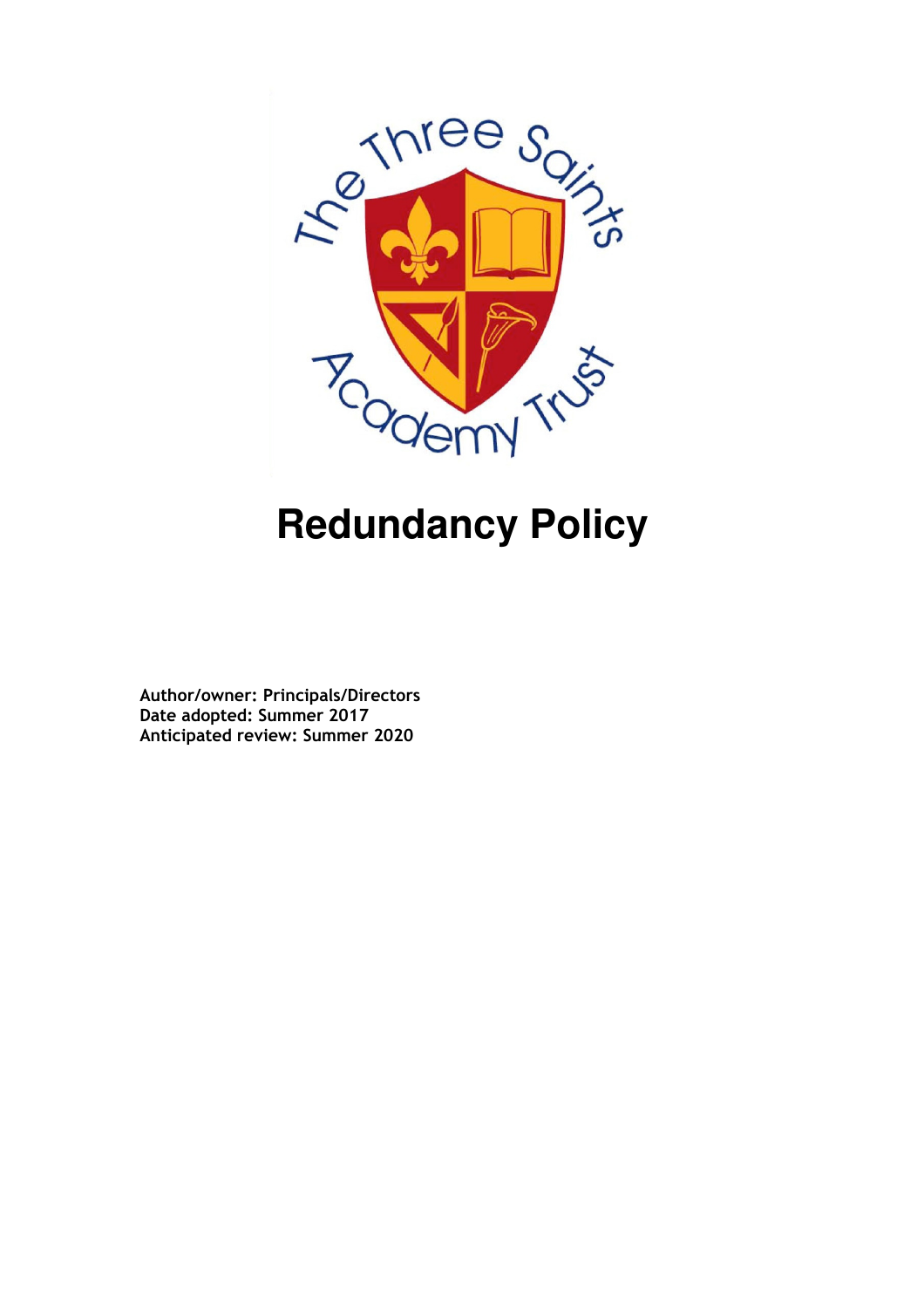# **Contents**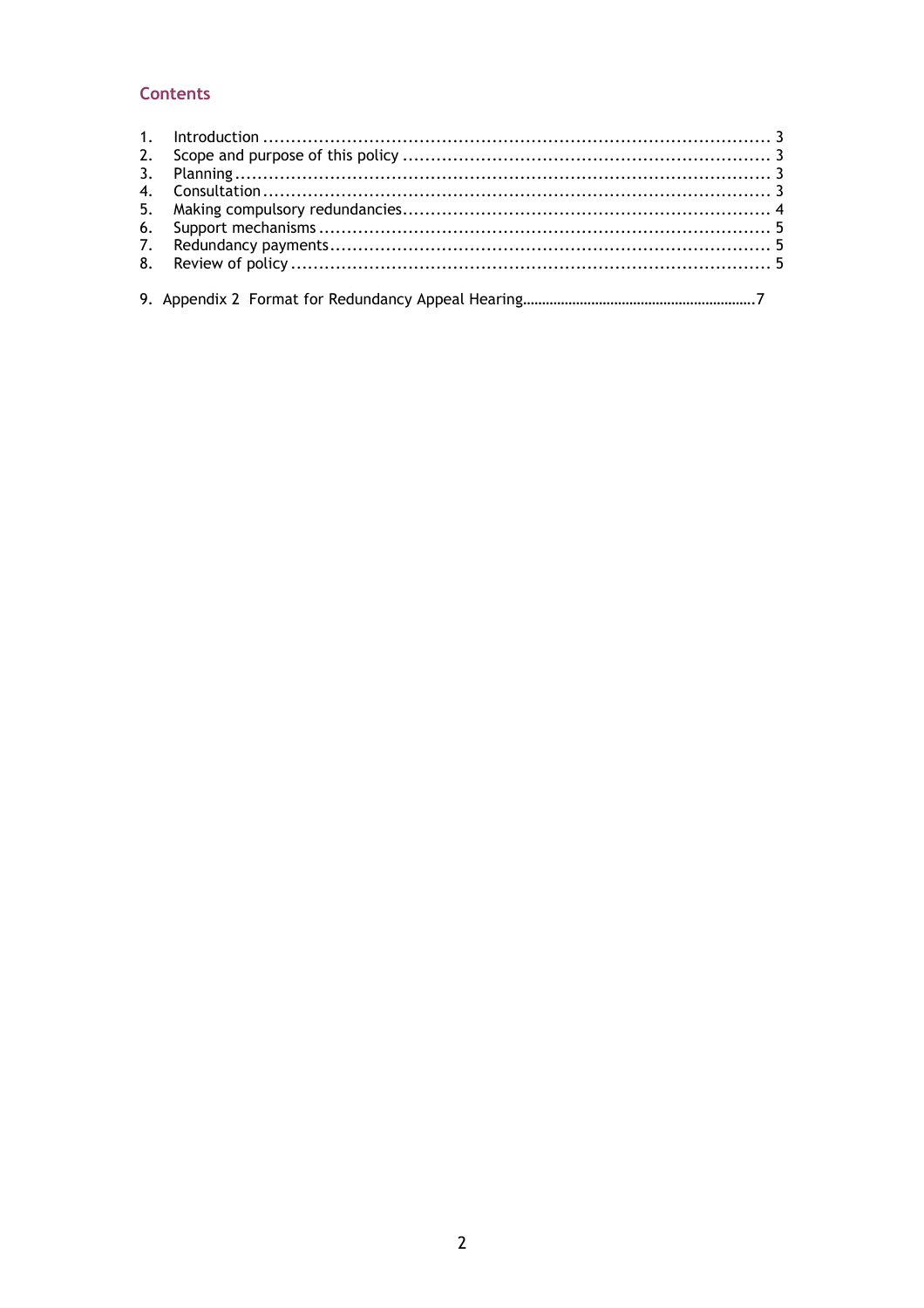# 1. Introduction

- 1.1 This policy sets out The Three Saints Academy Trust's approach on handling all potential redundancy situations. However the number of employees involved will determine how the process will be managed.
- 1.2 This policy does not form part of any employee's contract of employment and may be amended at any time following consultation with the recognised trade unions.

# 2. Scope and purpose of this policy

- 2.1 It is recognised that certain changes (for example, a fall in roll, curriculum changes and budget reductions) may make it necessary to consider redundancies. The purpose of this policy is to have a clear framework in place that sets out what we will do whenever reduction in employee numbers may become necessary (see Appendix 1 for the legal definition of a redundancy situation)
- 2.2 We will consider ways to avoid compulsory redundancy, if possible and where we are unable to avoid reducing employee numbers, we will try to minimise the effect of redundancies through the steps set out in this policy. In doing so, we will not discriminate directly or indirectly on the grounds of any protected characteristic or against part-time or fixed-term employees.

# 3. Planning

- 3.1 The Trust will ensure that there is effective planning, financial management and resource allocation in place in the day to day and strategic management of the Three Saints Academy Trust. We will carry out workforce planning and regularly review our staffing structure to ensure it is fit for purpose, supports teaching and learning and to minimise surplus staff situations.
- 3.2 Our leadership teams will provide information in relation to workforce planning and resources to the Trust as required.

# 4. Consultation

- 4.1 Where the changes proposed could result in redundancies, we will enter in to consultation to provide the opportunity for all those concerned to discuss the problem and consider options or alternative ways of tackling the problem. Consultation should begin in good time and will be in accordance with statutory requirement. We will consult with all affected employees on an individual basis.
- 4.2 We will also consult with representatives of our recognised trade unions or elected employee representatives at risk of redundancy. Subject to statutory timescales, the minimum length of consultation will be two weeks.
- 4.3 We will provide the recognised trade unions or elected employee representatives with sufficient information in writing, including:
	- (a) The reasons for the proposals;
	- (b) The numbers and descriptions of employees it proposes to dismiss as redundant or who are at risk of redundancy;
	- (c) The total numbers of employees of that description employed at the establishment in question;
	- (d) The proposed method of selecting the employees who may be dismissed;
	- (e) The proposed method of carrying out the dismissals, including the period over which the dismissals are to take effect; and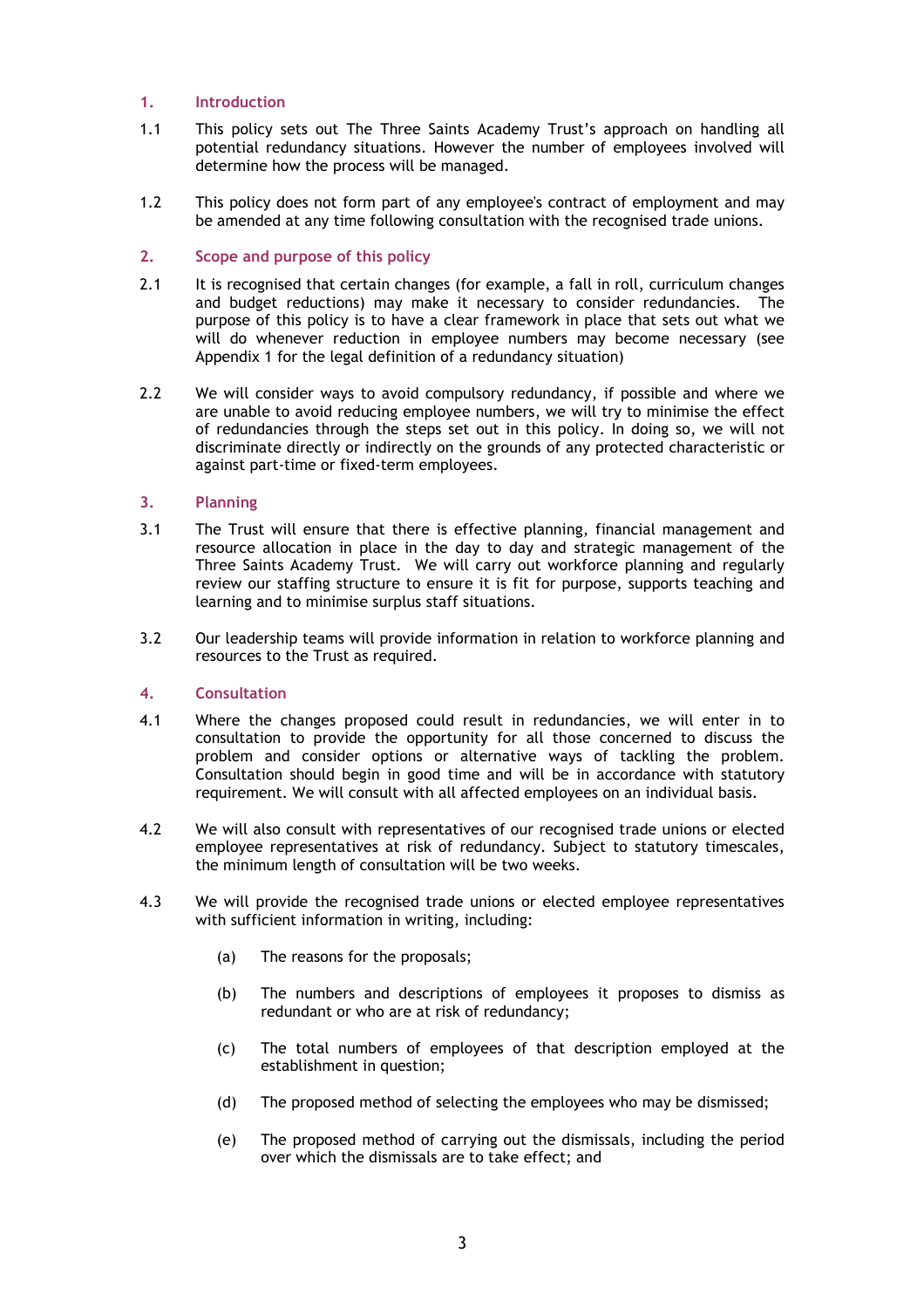- (f) The proposed method of calculating the redundancy payments (other than statutory redundancy pay).
- (g) The numbers of agency staff at the School, the areas that they are deployed in and the type of work they are undertaking.
- 4.4 We will consult on ways that we could avoid the need to make compulsory redundancies, if that is possible. Examples of such steps include:
	- (a) Reviewing the use of agency staff;
	- (b) Restricting recruitment or a vacancy freeze in those areas into which affected employees might be redeployed;
	- (c) Natural wastage;
	- (d) Retraining and/or redeployment within and across the Trust
	- (e) Reducing overtime/additional hours;
	- (f) Offering reduced working time including job-sharing or other flexible working arrangements, where these are practicable; and
	- (g) Inviting applications for early retirement or voluntary redundancy. In all cases the decision to release an employee under such schemes will be at the absolute discretion of the Trust.
- 4.5 Any measures we adopt will not adversely affect the Trust and the quality of teaching and learning provided to our pupils.
- 5. Making compulsory redundancies
- 5.1 If it is the case that compulsory redundancies will be required, all affected employees and the recognised trade unions or elected employee representatives will be advised of this. As part of the consultation process we will have consulted on the procedure that we will follow and the selection criteria that we will apply (where appropriate).
- 5.2 Where more than one employee is employed in an affected role, they will be ring fenced for consideration of the role and a process of selection will be carried out of those employees in the ring fence. The criteria used to select will be objective, robust, transparent, non-discriminatory and fair, and based on the skills required to meet our existing and anticipated School/Trust needs.
- 5.3 Individual employees who are provisionally selected for redundancy following the application of the selection criteria will be informed and (where appropriate), invited to a meeting at which they will be given an opportunity to make representations that the application of the criteria is unfair or has been applied incorrectly.This is the dismissal meeting and will be carried out by the relevant body as specified within the Scheme of Delegation. The employee attending such a meeting would be entitled to Trade Union representation at such a meeting.
- 5.4 Where selection for redundancy is confirmed, employees selected for redundancy will be given notice of termination of employment in accordance with their contract of employment and written confirmation of the payments that they will receive (where applicable).
- 5.5 Employees will be given the opportunity to appeal against this decision. Details of the appeals process will be provided to the employees when the decision is made.
- 5.6 Depending on the circumstances, the Trust may waive its right to insist on employees working their notice and instead give a payment in lieu of notice.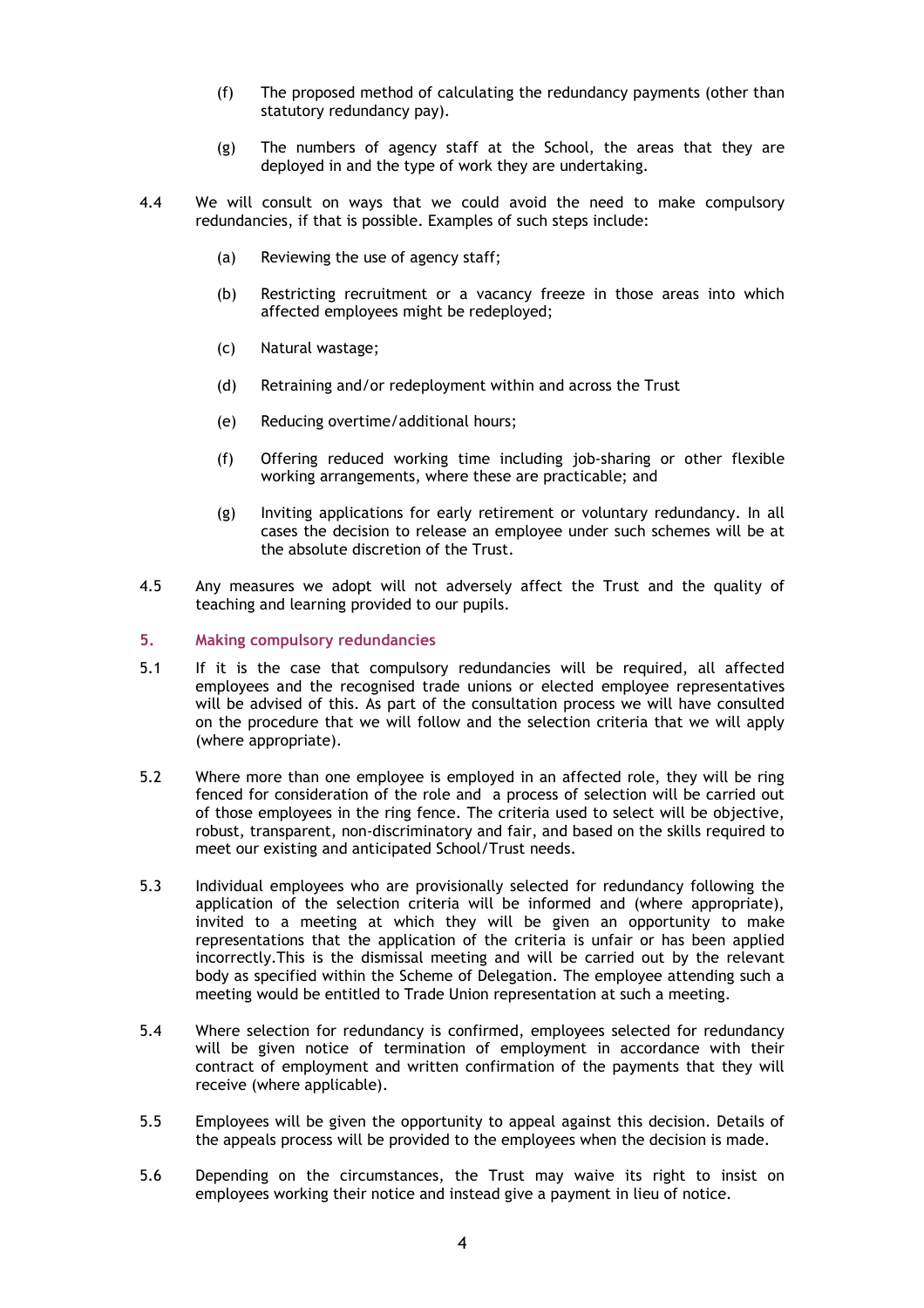#### 6. Support mechanisms

#### Alternative work/retraining

- 6.1 We will make every effort to redeploy any employee who is selected for redundancy to suitable alternative work and inform them of any vacancies that we have until their termination date. The manner in which redundant employees will be invited to apply for and be interviewed for vacancies will be organised depending on the circumstances existing at the time. While priority will be given wherever possible to employees under threat of redundancy, the Trust reserves the right to select the best available candidate in relation to any given vacancy. Employees selected for redundancy whilst on maternity leave have separate legal entitlement to be offered any suitable alternative.
- 6.2 An individual who is redeployed into an alternative post is entitled to a trial period of four weeks in the new job. This may be extended by mutual agreement for training purposes. If the alternative employment is found to be unsuitable following the trial, employment will be terminated on grounds of redundancy on the original terms.
- 6.3 An employee will not be entitled to a redundancy payment if he or she unreasonably refuses an offer of suitable alternative employment. In this situation, the employee's contract would still be terminated by reason of redundancy

#### Time off

6.4 An employee under notice of redundancy will be entitled to a reasonable amount of paid time off to look for alternative work, attend interviews, etc. Employees wishing to take advantage of this right should make the appropriate arrangements with their line manager and provide proof of attendance if requested to do so.

# 7. Redundancy payments

- 7.1 Employees with two or more years' service will be entitled to a statutory redundancy payment. The period of continuous service will be calculated with reference to the Employment Rights Act and the Redundancy Modification Order. The Trust's redundancy payments are calculated using the following formula:
	- half a week's pay for each full year you were under 22
	- one week's pay for each full year you were 22 or older, but under 41
	- one and half week's pay for each full year you were 41 or older

Length of service is capped at 20 years

7.2 Employees will be notified of their entitlement upon request at any time during the process. This will enable employees to make informed decisions and may allow for voluntary options to take place, avoiding the need for compulsory redundancies. The sum will be paid along with the employee's final salary payment or a payment in lieu of notice will be made.

#### 8. Review of policy

8.1 This policy will be reviewed and amended in consultation with the recognised trade unions. We will monitor the application and outcomes of this policy to ensure it is working effectively.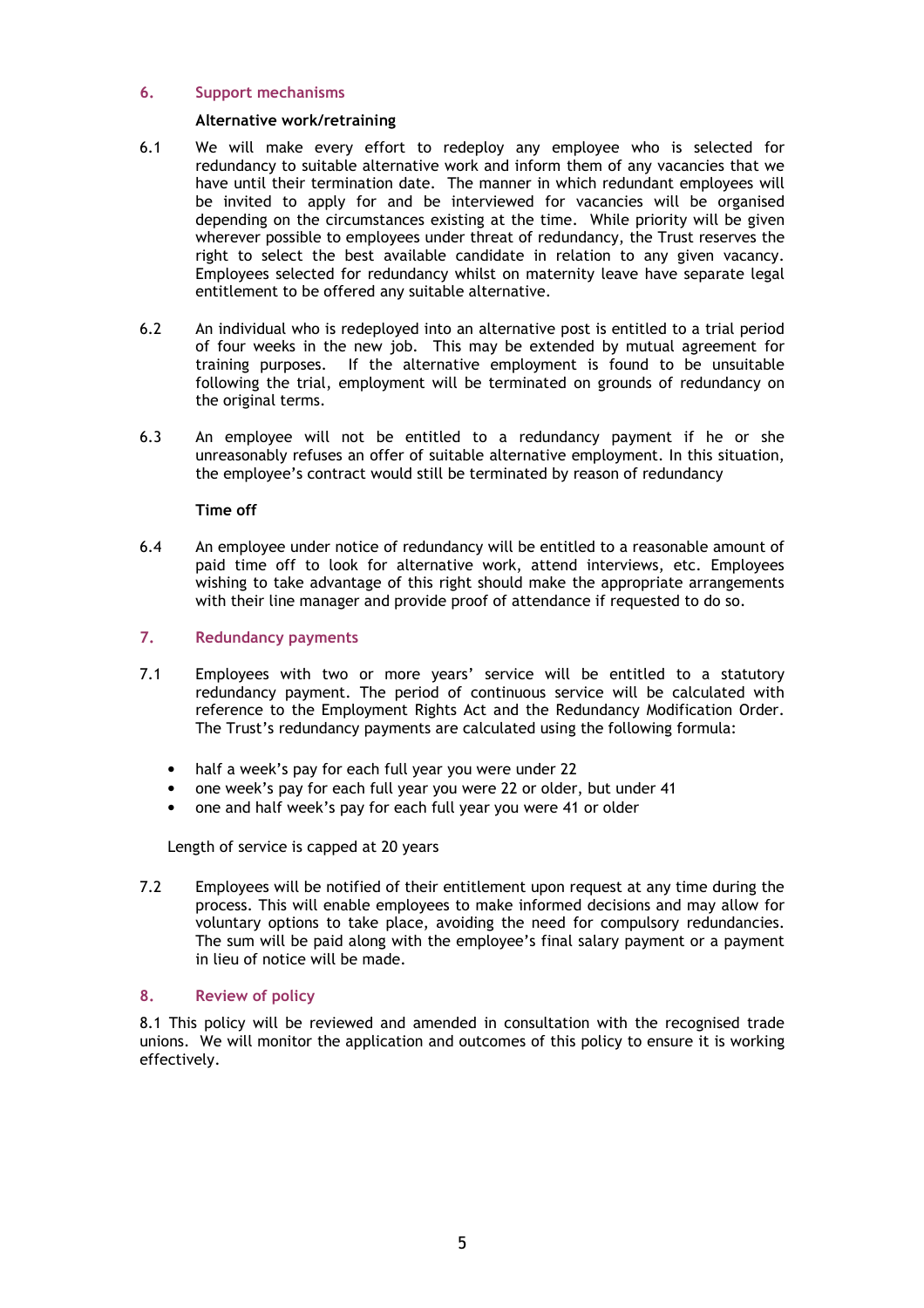#### Appendix 1 Legal Definition of Redundancy Situation

An employee who is dismissed shall be taken to be dismissed by reason of redundancy if the dismissal is wholly or mainly attributable to -

(a) the fact that the employer has ceased or intends to cease the business for the purposes of which the employee was employed, or to carry on that business in the place where the employee was so employed, or

(b) the fact that the requirements of that business for employees to carry out work of a particular kind, or for employees to carry out work of a particular kind in the place where the employee was employed by the employer, have ceased or diminished or are expected to cease or diminish."